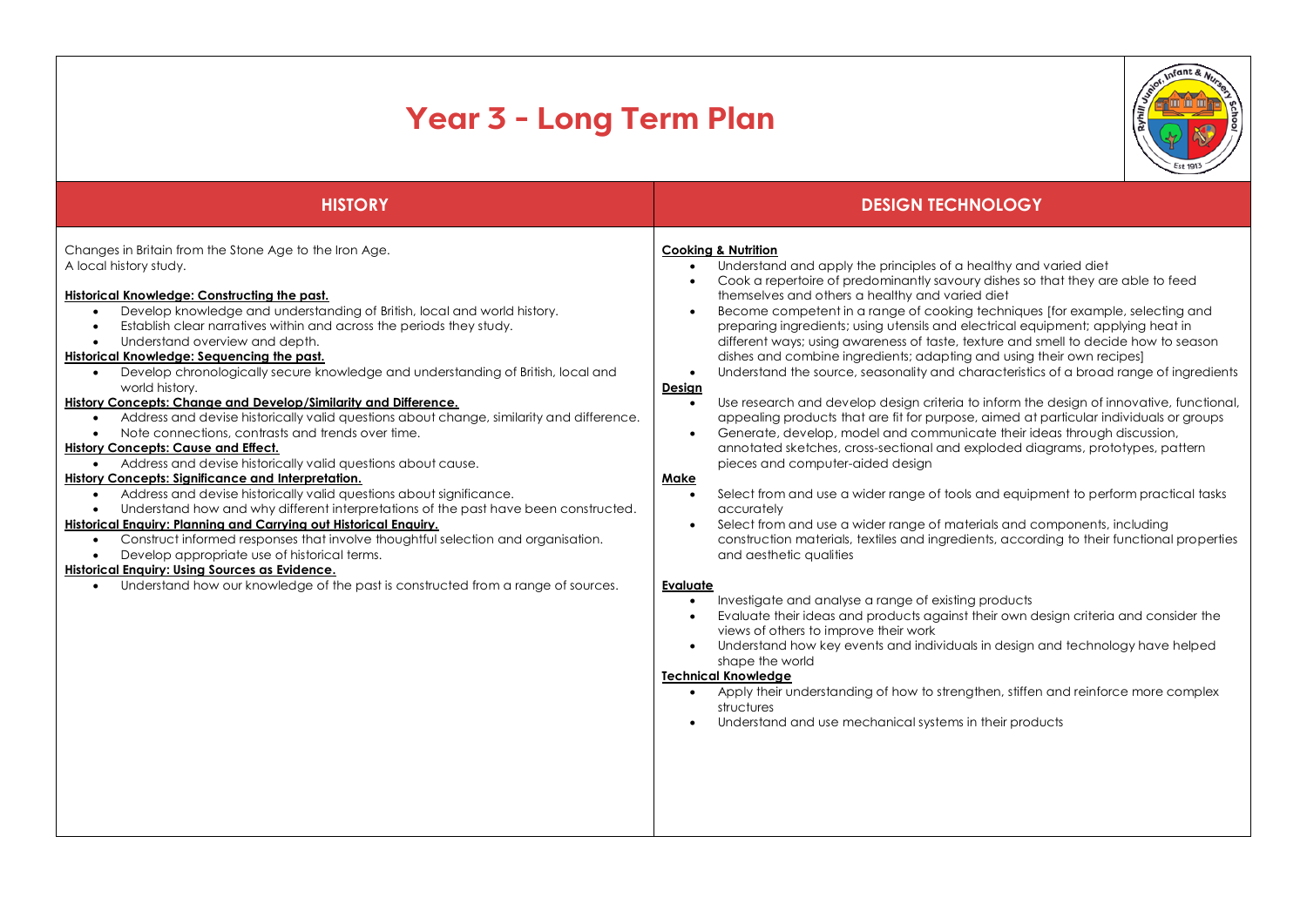| <b>SCIENCE</b>                                                                                                                                                                                                                                                                                                                                                                                                                                                                                                                                                                                                                                                                                                                                                                                                                                                                                                                                                                                                                                                                                                                                                                                                                                                                                                                                                                                                                                                                                                                                                                                                                                                                                                                                                                                                                                                                                                                                                                                                                                                                                                                                                                                                                                                                                                                                                                                                                                                                                                                                                                                                                                                                                                                                                                                                                                                                                                                                                                                                                                                                      | <b>GEOGRAPHY</b>                                                                                                                                                                                                                                                                                                                                                                                                                                                                                                                                                                                                                                                                                                                                                                                                                                                                                                                                                                                                                                                                                                                                                                                                                                                                                                                                                                                                                                                                                                                                                                                                                                                                                                                                                                                                                                                                                                                                                                                                                                                                                                                                                                                                       |
|-------------------------------------------------------------------------------------------------------------------------------------------------------------------------------------------------------------------------------------------------------------------------------------------------------------------------------------------------------------------------------------------------------------------------------------------------------------------------------------------------------------------------------------------------------------------------------------------------------------------------------------------------------------------------------------------------------------------------------------------------------------------------------------------------------------------------------------------------------------------------------------------------------------------------------------------------------------------------------------------------------------------------------------------------------------------------------------------------------------------------------------------------------------------------------------------------------------------------------------------------------------------------------------------------------------------------------------------------------------------------------------------------------------------------------------------------------------------------------------------------------------------------------------------------------------------------------------------------------------------------------------------------------------------------------------------------------------------------------------------------------------------------------------------------------------------------------------------------------------------------------------------------------------------------------------------------------------------------------------------------------------------------------------------------------------------------------------------------------------------------------------------------------------------------------------------------------------------------------------------------------------------------------------------------------------------------------------------------------------------------------------------------------------------------------------------------------------------------------------------------------------------------------------------------------------------------------------------------------------------------------------------------------------------------------------------------------------------------------------------------------------------------------------------------------------------------------------------------------------------------------------------------------------------------------------------------------------------------------------------------------------------------------------------------------------------------------------|------------------------------------------------------------------------------------------------------------------------------------------------------------------------------------------------------------------------------------------------------------------------------------------------------------------------------------------------------------------------------------------------------------------------------------------------------------------------------------------------------------------------------------------------------------------------------------------------------------------------------------------------------------------------------------------------------------------------------------------------------------------------------------------------------------------------------------------------------------------------------------------------------------------------------------------------------------------------------------------------------------------------------------------------------------------------------------------------------------------------------------------------------------------------------------------------------------------------------------------------------------------------------------------------------------------------------------------------------------------------------------------------------------------------------------------------------------------------------------------------------------------------------------------------------------------------------------------------------------------------------------------------------------------------------------------------------------------------------------------------------------------------------------------------------------------------------------------------------------------------------------------------------------------------------------------------------------------------------------------------------------------------------------------------------------------------------------------------------------------------------------------------------------------------------------------------------------------------|
| <b>Working Scientifically</b><br>During years 3 and 4, pupils should be taught to use the following practical scientific methods,<br>processes and skills through the teaching of the programme of study content:<br>Asking relevant questions and using different types of scientific enquiries to answer them<br>Setting up simple practical enquiries, comparative and fair tests<br>Making systematic and careful observations and, where appropriate, taking accurate<br>$\bullet$<br>measurements using standard units, using a range of equipment, including<br>thermometers and data loggers<br>Gathering, recording, classifying and presenting data in a variety of ways to help in<br>$\bullet$<br>answering questions<br>Recording findings using simple scientific language, drawings, labelled diagrams, keys,<br>$\bullet$<br>bar charts, and tables<br>Reporting on findings from enquiries, including oral and written explanations, displays or<br>$\bullet$<br>presentations of results and conclusions<br>Using results to draw simple conclusions, make predictions for new values, suggest<br>$\bullet$<br>improvements and raise further questions<br>Identifying differences, similarities or changes related to simple scientific ideas and<br>$\bullet$<br>processes<br>Using straightforward scientific evidence to answer questions or to support their<br>$\bullet$<br>findings.<br><u>Plants</u><br>Identify and describe the functions of different parts of flowering plants: roots,<br>stem/trunk, leaves and flowers<br>Explore the requirements of plants for life and growth (air, light, water, nutrients from<br>$\bullet$<br>soil, and room to grow) and how they vary from plant to plant<br>Investigate the way in which water is transported within plants<br>$\bullet$<br>Explore the part that flowers play in the life cycle of flowering plants, including<br>pollination, seed formation and seed dispersal.<br><b>Animals including humans</b><br>Identify that animals, including humans, need the right types and amount of nutrition,<br>and that they cannot make their own food; they get nutrition from what they eat<br>Identify that humans and some other animals have skeletons and muscles for support,<br>$\bullet$<br>protection and movement.<br>Rocks<br>Compare and group together different kinds of rocks on the basis of their appearance<br>and simple physical properties<br>Describe in simple terms how fossils are formed when things that have lived are<br>$\bullet$<br>trapped within rock<br>Recognise that soils are made from rocks and organic matter.<br><u>Light</u><br>Recognise that they need light in order to see things and that dark is the absence of<br>light<br>Notice that light is reflected from surfaces<br>Recognise that light from the sun can be dangerous and that there are ways to<br>protect their eyes<br>Recognise that shadows are formed when the light from a light source is blocked by a<br>solid object<br>Find patterns in the way that the size of shadows change. | Locational Knowledge:<br>Locate the world's countries, using maps to focus on Europe (including the location of<br>Russia) and North and South America, concentrating on their environmental regions,<br>key physical and human characteristics, countries, and major cities.<br>Name and locate counties and cities of the United Kingdom, geographical regions<br>and their identifying human and physical characteristics, key topographical features<br>(including hills, mountains, coasts and rivers), and land-use patterns, and understand<br>how some of these aspects have changed over time.<br>Identify the position and significance of latitude, longitude, equator, northern<br>hemisphere, southern hemisphere, the Tropics of Cancer and Capricorn, Arctic and<br>Antarctic Circle, the Prime/Greenwich Meridian and time zones (including day and<br>night).<br><b>Place Knowledge:</b><br>Understand geographical similarities and differences through the study of human and<br>physical geography of a region of the United Kingdom, a region in a European<br>country, and a region within North or South America.<br>Human and Physical Geography:<br>Describe and understand key aspects of physical geography, including climate zones,<br>biomes and vegetation belts, rivers, mountains, volcanoes and earthquakes, and the<br>water cycle.<br>Describe and understand key aspects of human geography including types of<br>$\bullet$<br>settlement and land use, economic activity including trade links, and the distribution of<br>natural resources including energy, food, minerals and water.<br><b>Geographical Skills and Fieldwork:</b><br>Use maps, atlases, globes and digital/computer mapping to locate countries and<br>describe features studied.<br>Use the eight points of a compass, four/six-figure grid references, symbols and key<br>(including the use of Ordnance Survey maps) to build their knowledge of the United<br>Kingdom and the wider world.<br>Use fieldwork to observe, measure, record and present the human and physical<br>features in the local area using a range of methods, including sketch maps, plans and<br>graphs, and digital technologies. |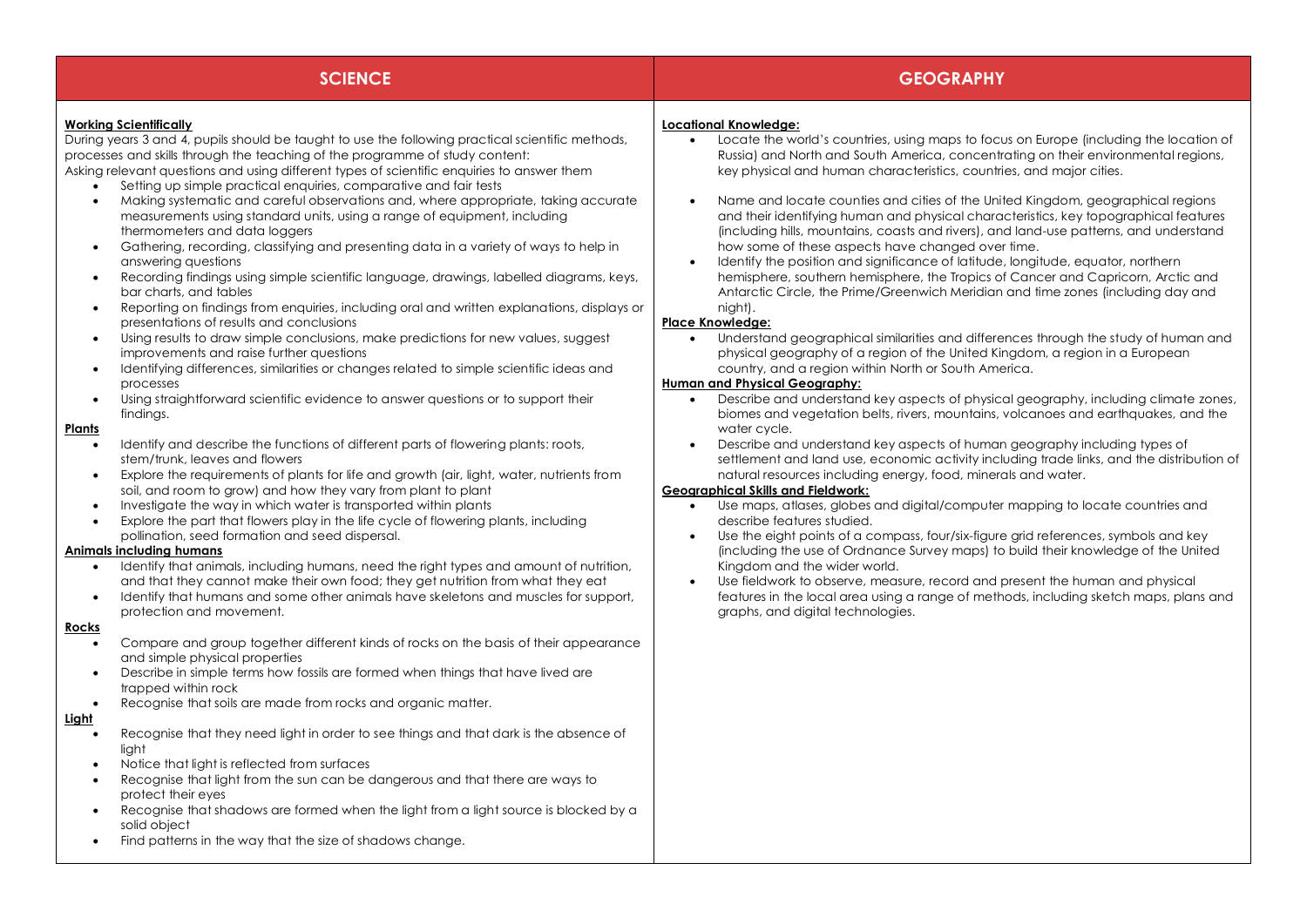| Compare how things move on different surfaces<br>Notice that some forces need contact between 2 objects, but magnetic forces can<br>$\bullet$<br>act at a distance<br>Observe how magnets attract or repel each other and attract some materials and not<br>others<br>Compare and group together a variety of everyday materials on the basis of whether<br>they are attracted to a magnet, and identify some magnetic materials<br>Describe magnets as having 2 poles<br>Predict whether 2 magnets will attract or repel each other, depending on which poles<br>$\bullet$<br>are facing. |                                                                                                                                                                                                                                                                                                                                                                                                                                                          |
|--------------------------------------------------------------------------------------------------------------------------------------------------------------------------------------------------------------------------------------------------------------------------------------------------------------------------------------------------------------------------------------------------------------------------------------------------------------------------------------------------------------------------------------------------------------------------------------------|----------------------------------------------------------------------------------------------------------------------------------------------------------------------------------------------------------------------------------------------------------------------------------------------------------------------------------------------------------------------------------------------------------------------------------------------------------|
| <b>MUSIC</b>                                                                                                                                                                                                                                                                                                                                                                                                                                                                                                                                                                               | PE.                                                                                                                                                                                                                                                                                                                                                                                                                                                      |
| Improvise and compose music for a range of purposes using the<br>$\bullet$<br>interrelated dimensions of music<br>Listen with attention to detail and recall sounds with increasing aural memory<br>$\bullet$<br>Use and understand staff and other musical notations<br>Appreciate and understand a wide range of high-quality live and recorded<br>music drawn from different traditions and from great composers and musicians<br>Develop an understanding of the history of music.                                                                                                     | Use running, jumping, throwing and catching in isolation and in combination<br>Play competitive games, modified where appropriate, and apply basic principles<br>suitable for attacking and defending<br>Develop flexibility, strength, technique, control and balance<br>$\bullet$<br>Perform dances using a range of movement patterns<br>Compare their performances with previous ones and demonstrate improvement to<br>achieve their personal best. |
| <b>COMPUTING</b>                                                                                                                                                                                                                                                                                                                                                                                                                                                                                                                                                                           | <b>MODERN FOREIGN LANGUAGES</b>                                                                                                                                                                                                                                                                                                                                                                                                                          |
| Design, write and debug programs that accomplish specific goals,                                                                                                                                                                                                                                                                                                                                                                                                                                                                                                                           |                                                                                                                                                                                                                                                                                                                                                                                                                                                          |